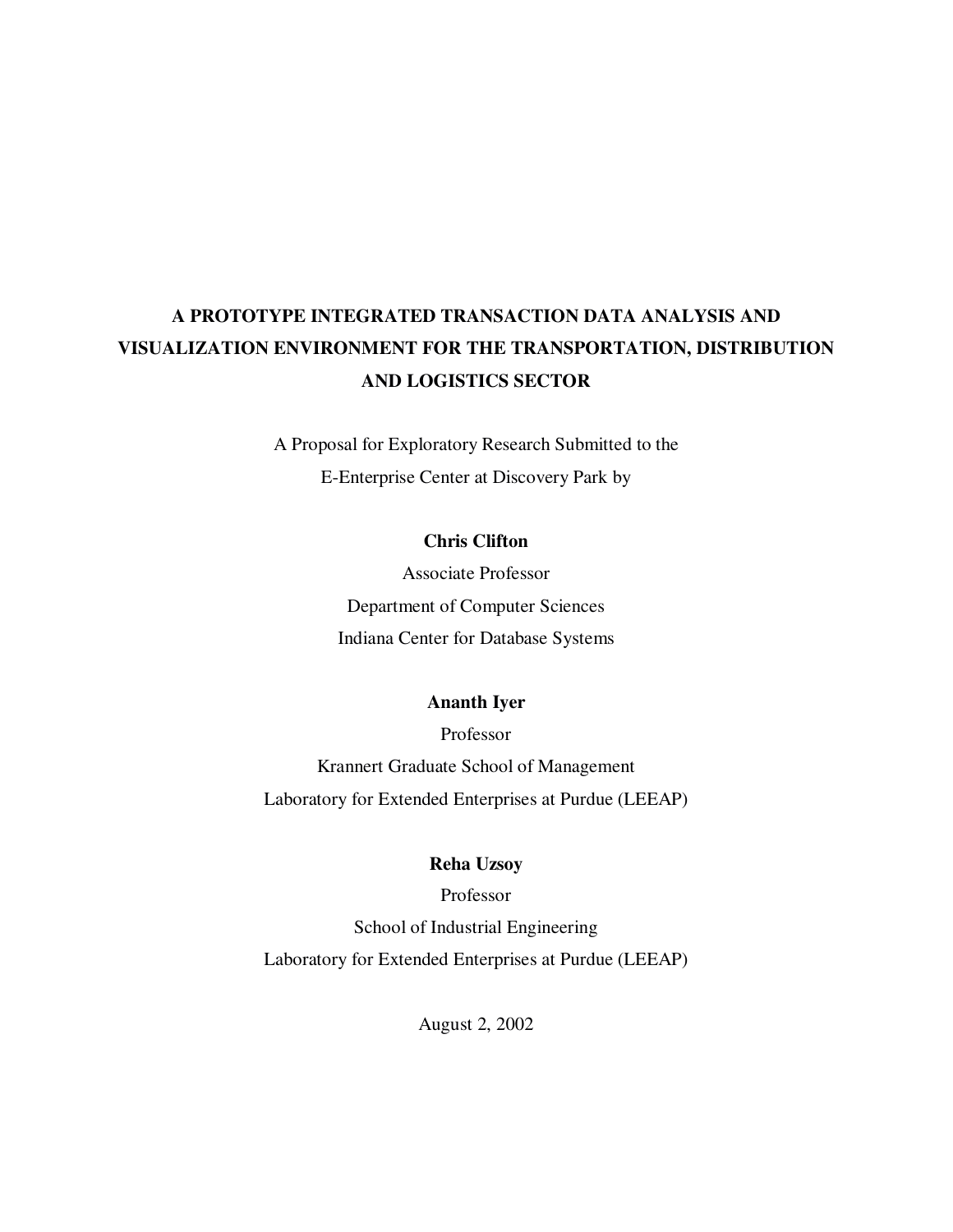#### **Introduction**

Today's leading companies are well aware of the importance of managing and designing the entire supply chain effectively. The increasingly rapid pace of technological change, particularly in information technology, has led to unprecedented new opportunities such as electronic commerce whose implications are not yet fully understood. Management is more and more frequently forced to make decisions for which little or no precedent exists and whose associated risks and gains are difficult to assess.

While these developments in information technology offer tremendous opportunities for companies to improve their operations, we believe that the decision technologies that take this transactional data as input and use it to develop better decisions that improve company performance have lagged behind. Today decision makers are faced with massive streams of data of differing nature, reliability and level of detail. For example, the ERP systems sold in the market today reflect the latest information technology in distributed databases, Internet connectivity and user interfaces. However, the supply chain management engines in many of them are direct outgrowths of the Material Requirements Planning paradigm developed in the late 1960s. Much of the advanced planning and scheduling software sold in the market is based on research in artificial intelligence-based scheduling from the mid 1980s. While research in supply chain management has attempted to include game theoretic issues and contracts as part of decision making, most models have focused on single period environments or at best a finite number of periods to permit model tractability. The growth of data mining technology provides tools to analyze these massive streams of data, but application of these tools to supply chain problems has been limited. In our opinion, there is a significant gap between the richness of the data available to today's business enterprises and their ability to leverage this data to make better decisions.

As an example of the type of problem we hope to address, imagine several small trucking companies that wish to collaborate to determine if they can share capacity. One obvious solution is back-hauling: If Great Eastern is swamped with deliveries from Ft. Wayne to Gary, and Western Trucking is overloaded with business from Chicago to South Bend, they can collaborate to fill their otherwise empty trucks on the return trip. At first glance, this problem seems easily modeled – represent routes as a graph, and search for overlapping edges. However, this only captures one type of collaboration – what if the routes are instead Ft. Wayne to Evansville, and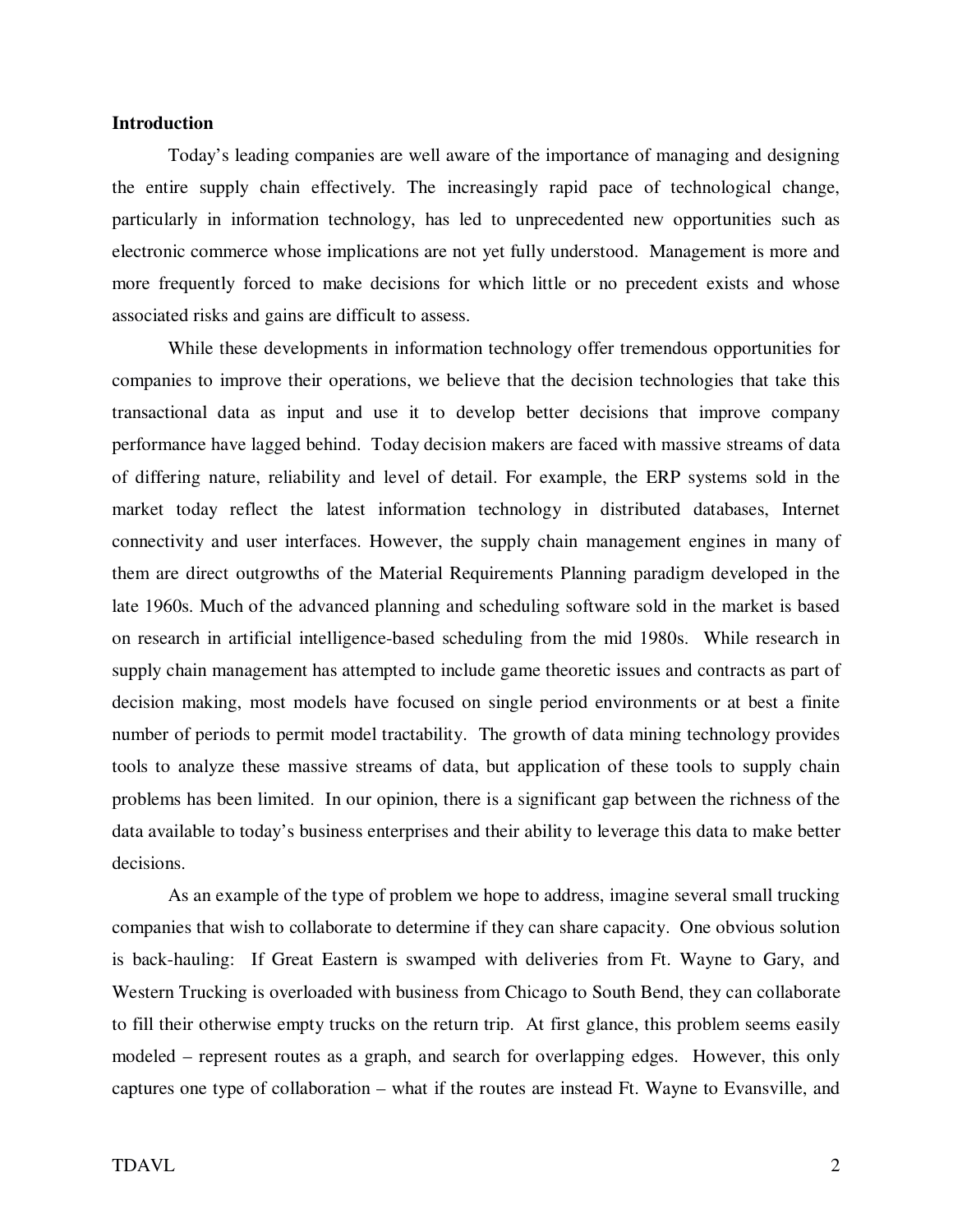Gary to Cincinnati? There are no back-hauling opportunities, but the junction of routes in Indianapolis opens possibilities shared depot and warehousing facilities. What we need is data mining techniques that highlight the interesting points in the graph (cycles, junctions, ?) so domain experts can explore the potential for collaboration.

Data mining techniques for such graph analysis exist (at least in the research lab). However, lack of interaction with domain experts has left a gap between the problem and the technology: Time. The temporal nature of this problem is crucial – if both trucking companies converge on Indianapolis at the same time, a shared warehouse would be inappropriate.

The problem described above is one instance of the general problem which is essentially "how should fragmented *temporal* pockets of capacity across independent entities be aggregated into a coherent economically viable supply system that can satisfy demand." As such, a collaboration tool that permits the aggregation of such capacity across independent entities would provide a crucial link to create such a viable system. In addition, the ability to visualize such capacity streams to develop a model of their structure would also be imperative. Solving this problem will impact other industries as well e.g., custom tool and die shops, foundry wafer fabricators, etc. also have potential for this type of collaboration.

We propose to develop a facility with transactional data challenge problems and data sets to drive research in this area. It will provide an environment where domain knowledge, modeling capability, and computational expertise come together to identify and solve new problems. Examples such as the University of California at Irvine Repository of Machine Learning Databases and the Linguistic Data Consortium's collection of language-related corpuses demonstrate how advances in information research can be driven by the availability of focused challenge problems and data sets.

Based on our observations of a variety of industrial sectors, we believe that the formulation of meaningful problems in the domain of the E-Enterprise to the point of building a generalizable, transferable base of knowledge for their solution requires a novel approach combining the mathematical and computer modeling tools from disciplines that have had only limited interaction in the past, such as industrial engineering, operations research, computer science, along with the an understanding of the business context for decision making. Thus there is a need to develop tools, facilities, and methodologies that facilitate the interaction of academic specialists in the related disciplines with industrial researchers and practitioners familiar with the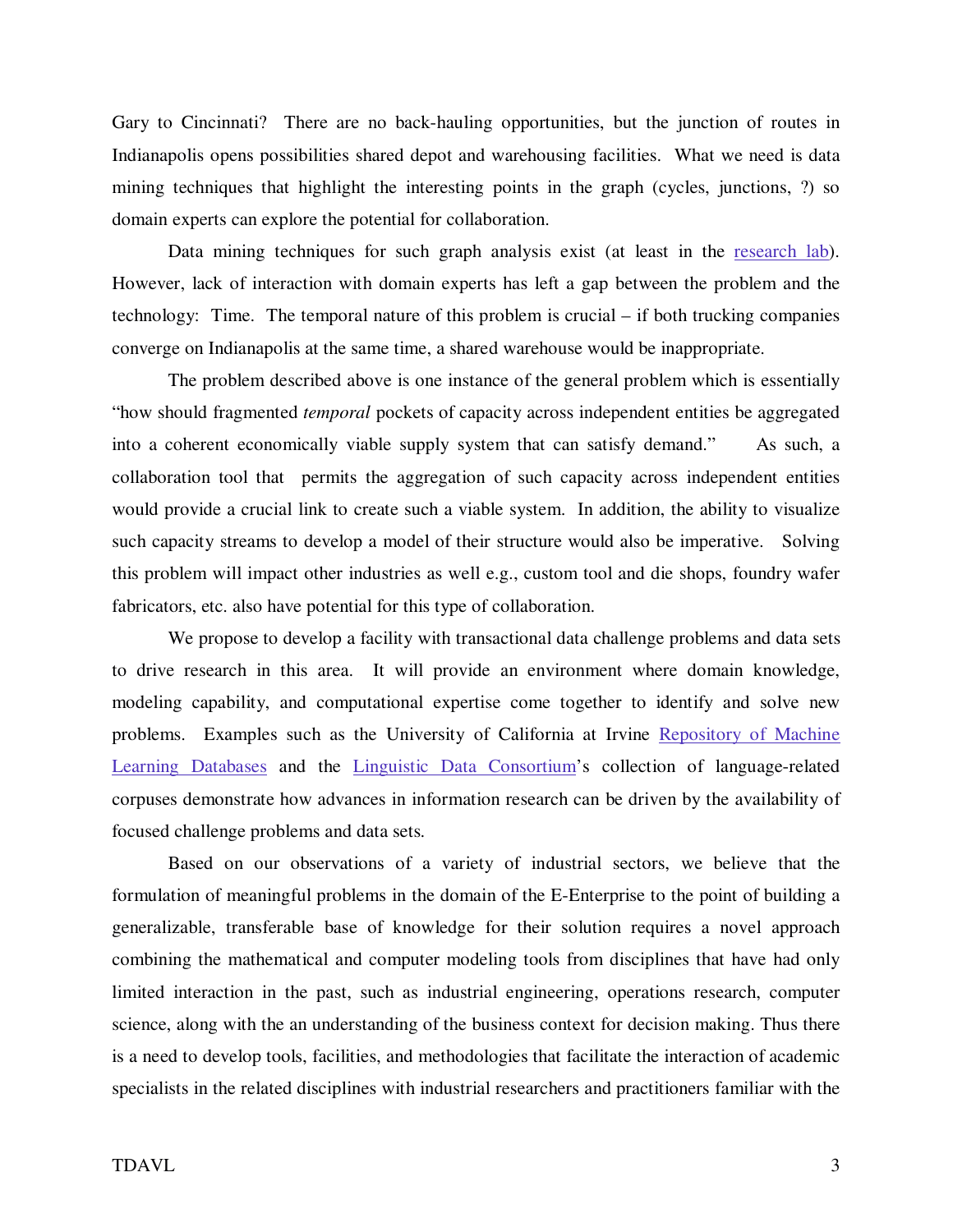issues in the field. The development of such an environment would serve as a tremendous catalyst to both applied and scholarly research, as well as provide a leading-edge educational facility for the new generation of business and technical professionals that must operate in the E-Enterprise of today.

#### **Methodology**

Under this proposal we will develop the first stage of a Transactional Data Analysis and Visualization Laboratory (TDAVL). The Laboratory will consist of a hardware and software platform in which we can analyze transactional data sets from industrial partners and use them as the basis for research in how to manage the date and provide decision support in today's data rich environment, along with a methodology for interaction to address these problems. In order to focus the project in the short term, we propose to concentrate on a particular industrial sector, that of Transportation, Distribution and Logistics (TDL), and a specific set of management issues, that of constructive collaboration between firms.

Based on research done in 2001-2 by the Battelle Group for the Central Indiana Corporate Partnership, this sector constitutes a significant fraction of economic activity in the state. Many companies in this sector with operations in Indiana, such as Fedex, United Parcel Service and North American Logistics, have significant data collection and tracking capabilities that would provide meaningful data sets to begin studying. It is likely that even using data sets that are several years old would be enough to provide a useful basis from which to begin our studies.

One problem with obtaining sample transactional datasets is privacy and corporate secrecy. A possible solution is to randomize the data, altering it so that actual transactions are no longer revealed. Emerging research in privacy preserving data mining provides techniques for learning valid models from such data. This option will ease the task of obtaining data sets that would otherwise be unavailable for research use.

The issue of collaboration is also especially meaningful in this domain. While some of the larger companies such as those mentioned above have developed significant information technology skills that provide a major competitive advantage, there are a large number of small to medium sized firms involved in this sector that do not have the resources to develop their own technology solutions, and engage in cutthroat competition for commoditized services that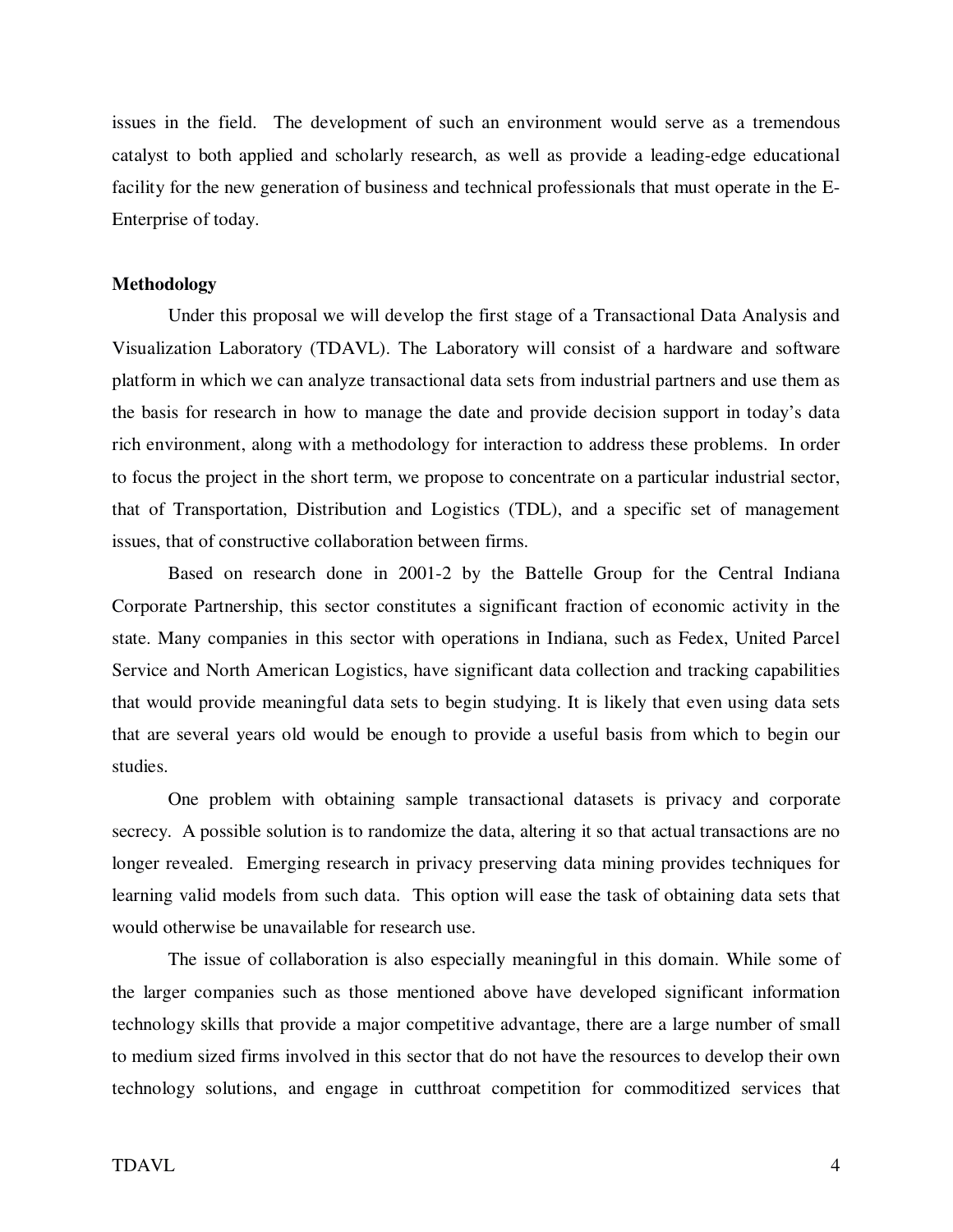prevent them from developing further. Given the widely documented trend towards outsourcing of TDL processes by both large and small companies in a wide range of industries, it is easy to envision situations in which a number of these companies could collaborate by sharing resources and information to provide better customer service at lower cost, opening the possibility of new business models and a much more vibrant, economically viable sector. This offers the potential role for the mediated use of the TDAVL environment to explore collaboration across such businesses.

Collaboration in a free market is problematic: collaborators can also be competitors, even in the scope of the same project. We have developed techniques for data mining in such an environment: learning high-level relationships and patterns from a combined dataset, without revealing the actual data to any but the "owning" party. This project will enable application of this work to the transportation, distribution, and logistics domain. Interaction with companies and domain experts will also lead to new challenge problems, driving basic research in this area.

Our focus on transactional data has several motivations. First, transactional data are collected in some form and level of detail by all but the smallest firms, and the information technology infrastructure for managing this information at its basic level is well understood. Second, such data allows us to examine how different threads of events, such as shipments to a particular geographic location or a particular customer, evolved over time, offering the possibility of reasoning about the implicit and explicit decision processes being used. Finally, although transaction data represent events that have actually happened in the past, most planning systems oriented towards future activities draw on this data to make inferences about future conditions.

The focus on collaboration is motivated by the widely recognized potential of positive collaboration among firms to yield significant improvements in cost and service, and the equally well recognized lack of a common view of just what collaboration should be. Based on our discussions with industrial partners in the Laboratory for Extended Enterprises at Purdue (LEEAP) and with software companies, most of the software tools being developed in the market today are for sharing specific data items, not shared decision making. While electronic marketplaces and auction schemes have been proposed and studied as one possible mode of collaboration, we feel that this is an unnecessarily limiting view of collaboration. A far more interesting question, as evidenced by the increasing trend in industry towards long-term strategic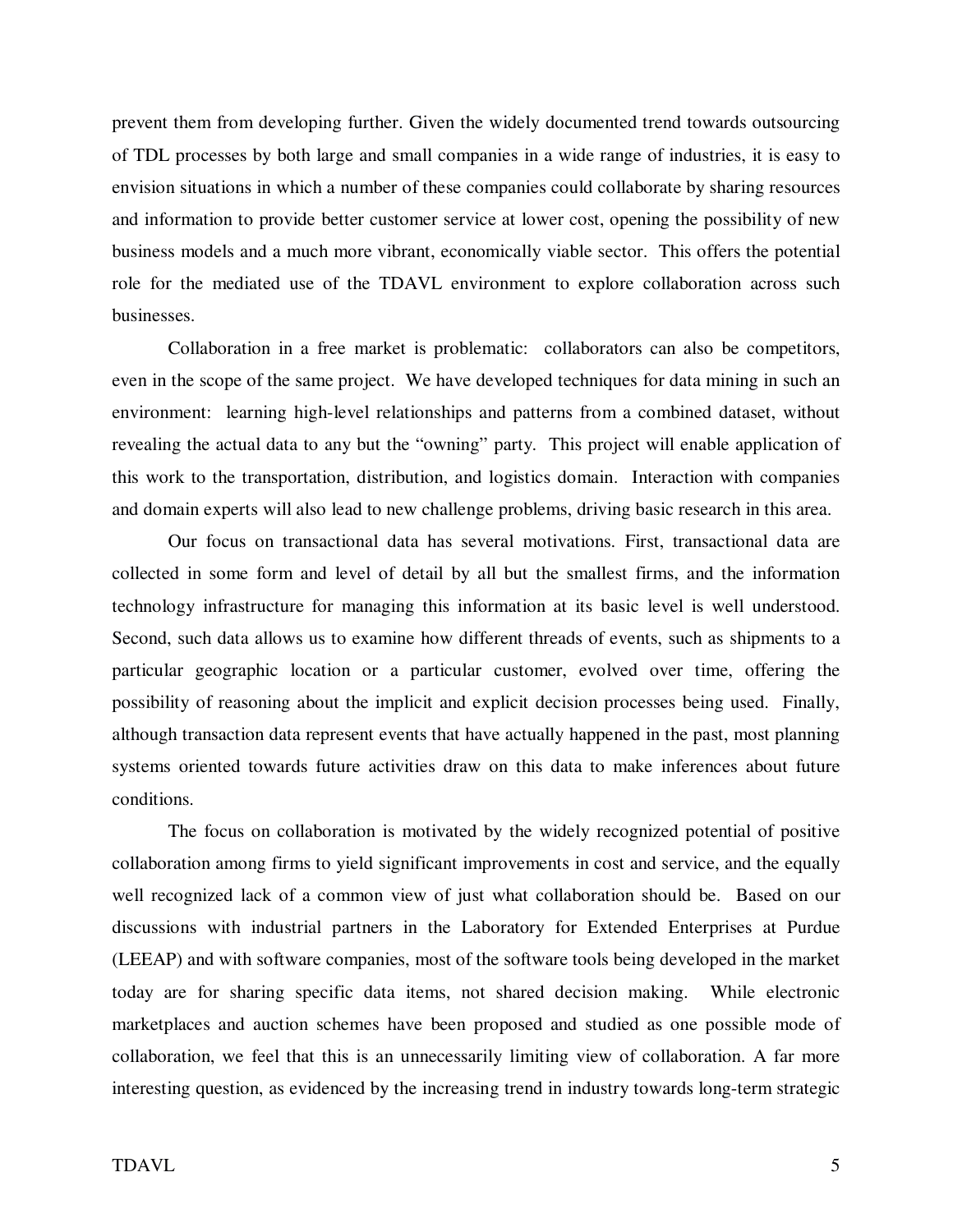partnerships, is how firms can structure a long-term collaborative relationship with a specific objective in a mutually beneficial manner.

Our basic methodology within the scope of this exploratory proposal will be to work closely with existing industrial partners to develop an architecture for the proposed environment. In order to provide a concrete basis for these discussions, we propose to build a limited prototype of this environment using one or two data sets and illustrate how these data sets can be used to study one, or maybe two, very specific issues in collaboration in the TDL sector. Our team has already been involved in the development of several such prototypes, such as the Supply Chain Optimization and Protocol Environment (SCOPE) project, funded by the National Science Foundation, and LEEAP, where Professors Uzsoy and Iyer are active participants. Another such prototype, in this case of an electronic marketplace for small companies such as custom tool and die makers to share production capacity, has been developed by Professor Iyer and his students. Professor Iyer is also working on a project (joint with Professor Deshpande) that will use detailed transactional data from a spare part management facility. Such a project could make substantial use of the TDVAL environment. Professor Clifton's group has developed methods for data mining in distributed environments, specifically where security and privacy concerns limit the sharing of data.

#### **Nature of Interdisciplinary Interaction**

The development of the proposed environment for using transactional data sets to study collaboration lies at the intersection of the areas of decision support and modeling in supply chains, and the management and mining of large data sets that are rich in contextual information. A key issue is in determining the right level of aggregation at which transactional data can be viewed by internal decision support systems and shared with collaborating firms. Another central issue here is that of allowing data to be shared in a manner that protects the parties involved from possible hostile acts and gaming by malevolent partners. This may well require the development of data mining and decision making procedures in which none of the parties is privy to detailed information, and can only have access to information that does not allow them to infer potentially damaging information about other partners that they can use to their own advantage. Hence the interdisciplinary element in this project lies in marrying the data management and data security skills of Professor Clifton's group with the quantitative decision modeling skills, supply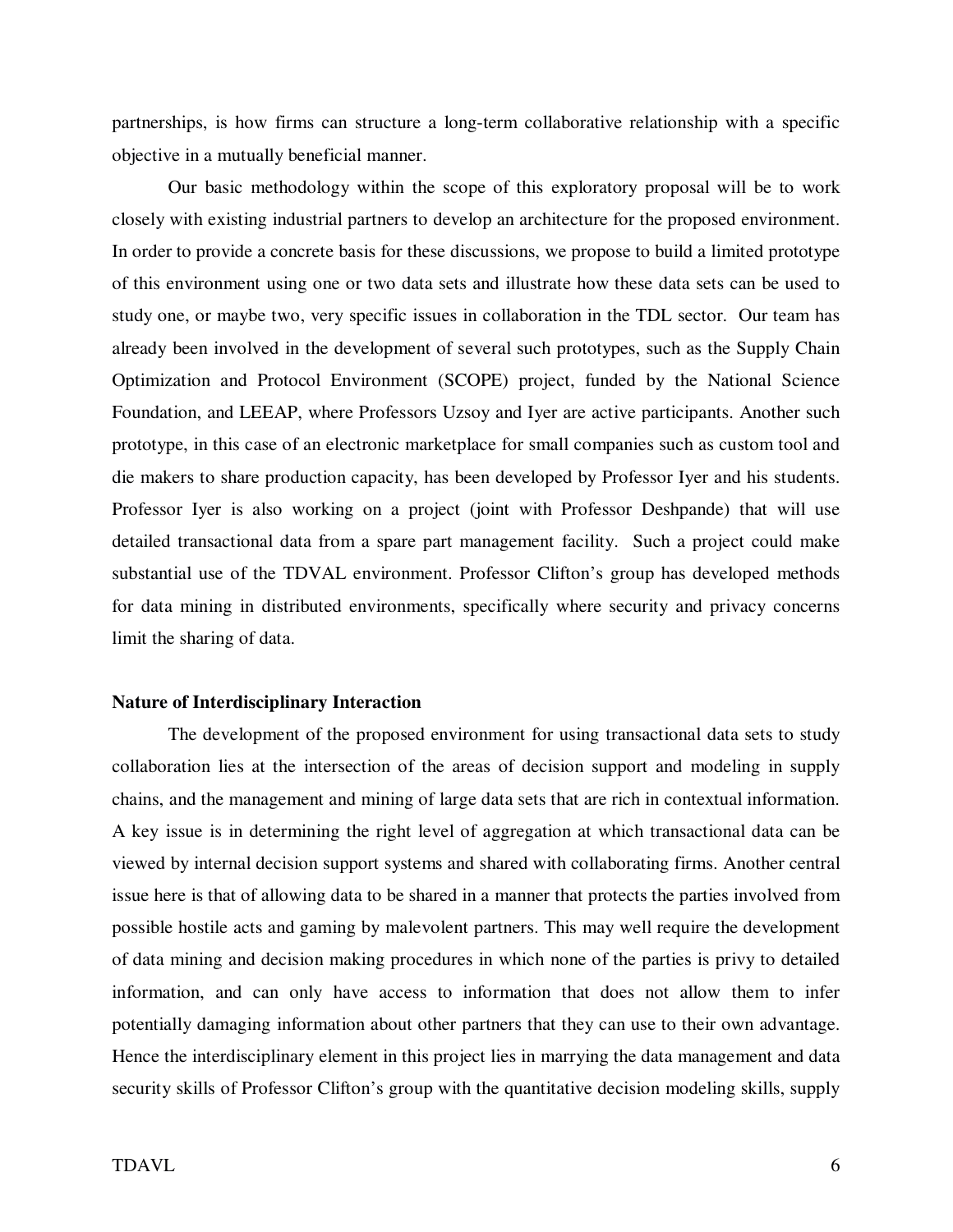chain domain expertise and industrial partners that Professors Uzsoy and Iyer have developed through their work over the last three years in the Laboratory for Extended Enterprises at Purdue (LEEAP). This project also has the potential to build closer linkages between LEEAP and a number of the active centers based in the School of Science, such as the Indiana Center for Database Systems (ICDS) and the Center for Education and Research in Information Assurance and Security (CERIAS).

We expect the problem solving approach and interdisciplinary interaction to follow the following model:

- 1. Domain experts and scientists will work together to identify a challenge problem. Domain experts may include representatives from industry, although initially we expect faculty from the schools of Management and Industrial Engineering to use their domain knowledge to fulfill that role. An example challenge problem would be "identify potential for collaboration among trucking companies based on pockets of available capacity".
- 2. Obtain a data set to serve as a base for study. Where possible, industrial contacts will be used to obtain real data. We will also develop facilities to construct simulated data sets – we anticipate that the initial demonstration project will use simulated data. Again, this will demand close cooperation between LEEAP (knowledge of the type of transactional data that could potentially be available) and the School of Science (constructing and storing the data sets).
- 3. Develop approaches to characterize objects in such a data domain and develop tools to visualize the data and thus generate insight into the data characteristics. The visual description of the spatial data will permit management insights to alternate approaches to bundle the temporal capacity to develop economic viable supply. In addition, the feasible use of the capacity may well require agreements across independent firms which might require creative inputs from managers. We believe that a graphical interface can enable us to develop a mathematical characterization of the problem environment. This will be useful as we do the next step. In addition, the role of faculty and graduate students as mediators in such an environment justifies its potential location at Purdue University.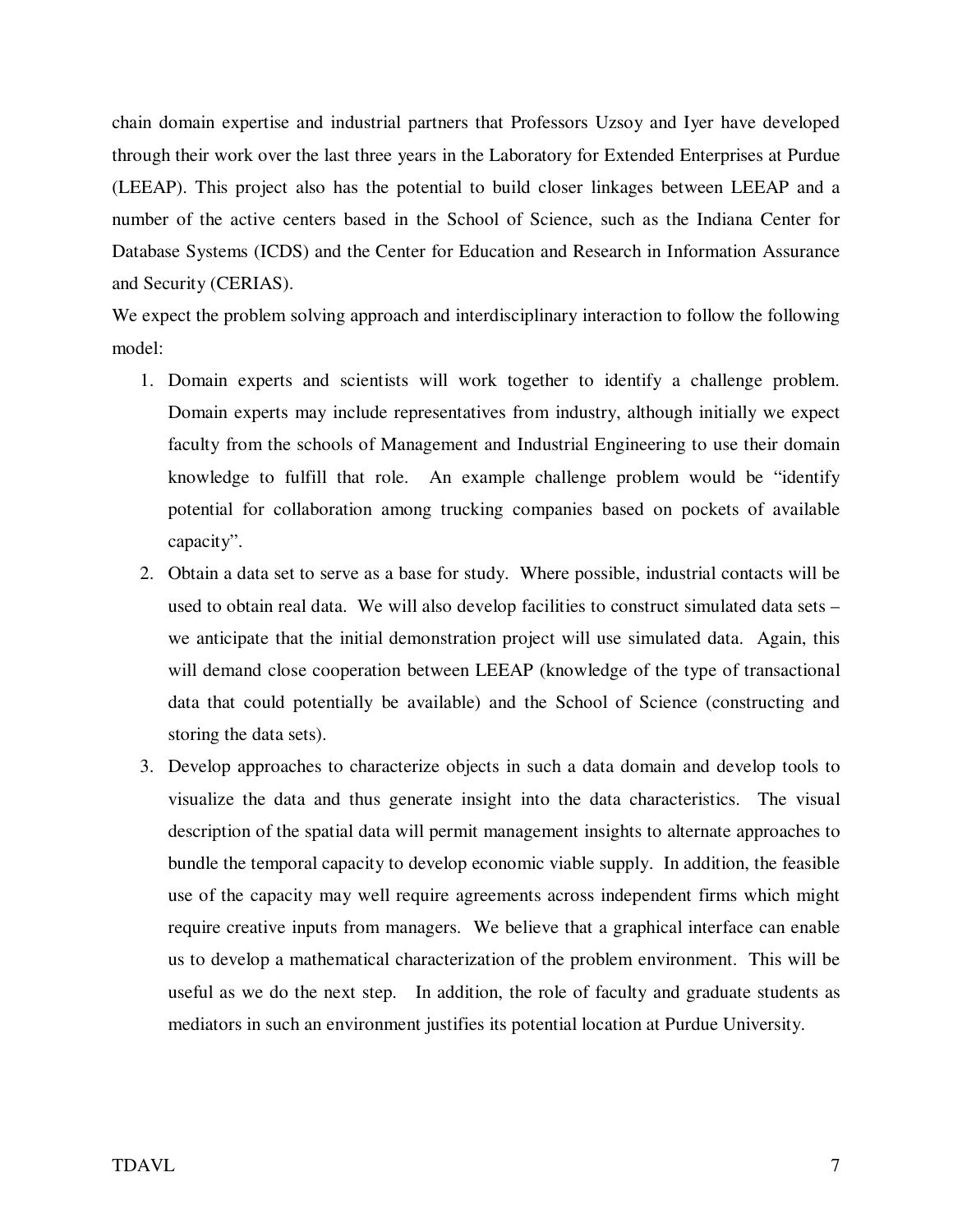- 4. Interact to mathematically characterize challenge problem in terms of data set. The goal of this step is to identify a mathematical model whose solution would not only address the challenge problem in terms of the test data set (trucking collaboration), but would extend to a variety of related problems (e.g., custom tool and die production). This may require modifying/extending the data set and/or challenge problem. One approach will be to imagine possible results such as the back-hauling example described previously, modify the data to enable discovery of the result, and then develop a model that could expose that result.
- 5. The participants will apply their expertise to:
	- a. Develop data mining techniques that construct the model from the data, and
	- b. Identify potential results beyond those from step 4, and create data set extensions to test the data mining algorithms.

These two tasks demand different expertise, and separating them will help ensure that the results generalize beyond the specific possible results identified. However, it is also likely that both tasks will identify limitations in the model, requiring a return to step 4. These steps will be iterated – increasing the understanding of data mining techniques among domain experts and vice-versa – on a continuous basis.

6. Test the developed techniques, and disseminate the results to the relevant research communities.

#### **Potential for Follow-on Funding**

We would like to explore the possibility of a proposal to the Central Indiana Corporate Partnership to carry out initial study in the TDAV Lab at Purdue. There are a wide variety of agencies, such as DARPA, NSF and the Federal and State Departments of Transportation, where specific research proposals that emerge could be submitted. This type of activity would also support a number of ongoing externally funded projects such as the SCOPE project by LEEAP, the current COAST project by Professors Iyer and Deshpande, pedagogical tools to explore the impact of sharing capacity across competitors (developed by Professors Iyer and Ward) and basic research in privacy preserving data mining funded by the Purdue Research Foundation.

It should also be noted that once such a facility is in existence, it offers very high potential for use as an education tool, to provide short courses and continuing education modules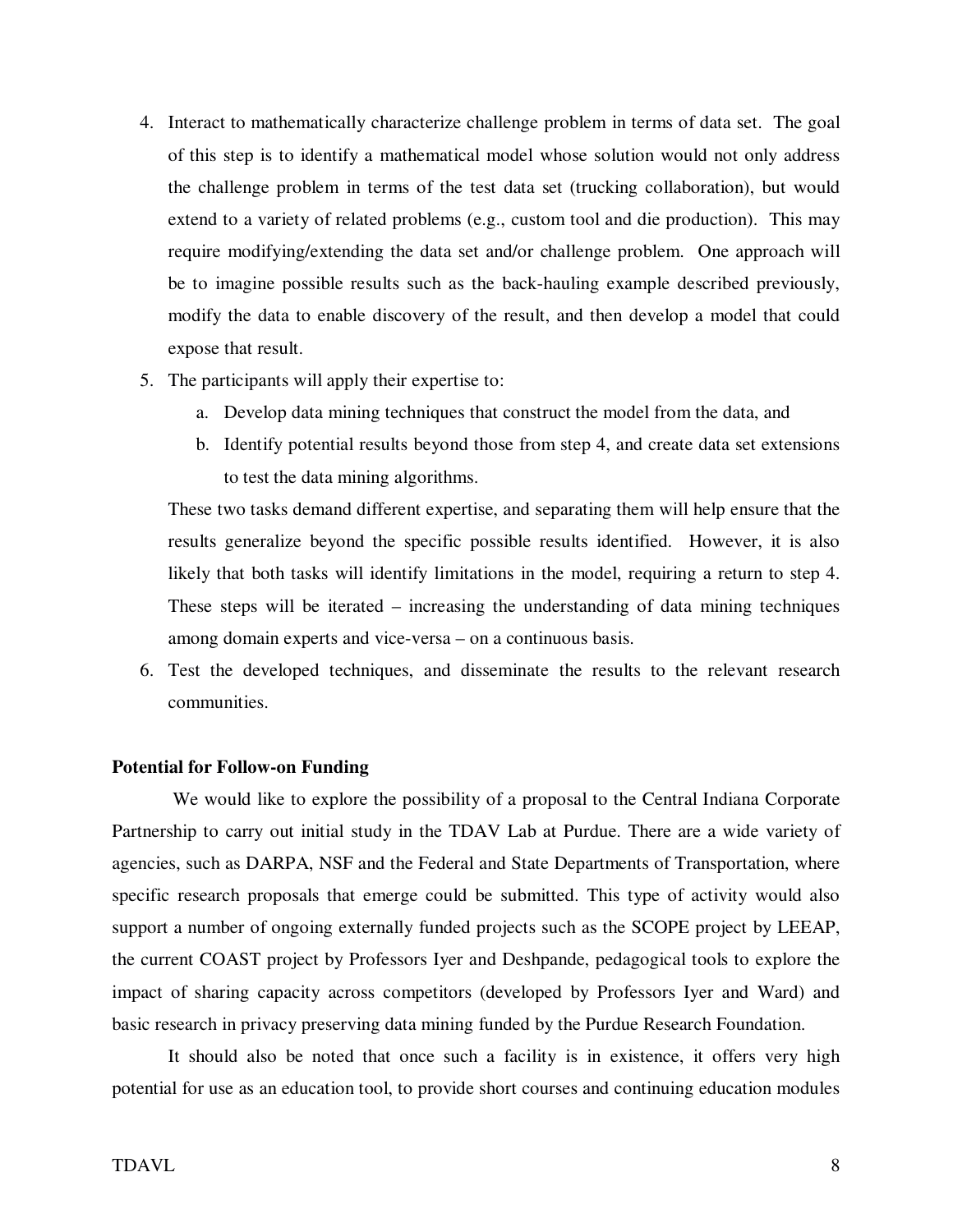to logistics practitioners in the field. These courses could become a significant source of revenue, especially when we consider ongoing distance education activities through the CEE program as a potential distribution channel.

#### **Description of Deliverables**

This project will produce two deliverables. The first is a model for interaction and problem solving in the TDL domain, along with facilities to support this interaction. We will set up an environment for exploratory data analysis on e-Enterprise center equipment. This environment will consist of a database appropriate for transactional data, visualization and data analysis tools, and the glue to make them accessible to researchers on the project. Initially we will use already licensed software such as IBM's DB2 and Intelligent Miner, and freely available research tools including the DEVise visualization and data analysis tools from the University of Wisconsin – no software or equipment purchases are anticipated under this proposal. We plan this to be a permanent facility within the e-Enterprise center, with future support coming from external funding.

We will also deliver a simple, proof of concept prototype demonstrating the proposed environment and methodology, allowing us to illustrate how transactional data sets can be used to address issues of collaboration in the TDL sector. We initially plan to study the "fragmented temporal pools of capacity" problem previously described in the context of small trucking companies. This study, in additional to having potential impact by itself, will serve as a demonstration to attract real data and/or funding from industrial partners to support further development of this facility.

We will produce at least two proposals for further support of this work and the related facility. One will be for state funding (the Central Indiana Corporate Partnership and  $21<sup>st</sup>$ century technology fund are planned targets.) We anticipate the second will be to a federal agency, although we will explore opportunities for corporate sponsored research as well.

#### **Investigator Credentials**

**Ananth Iyer** is Professor of operations management at the Krannert School of Management at Purdue University. He is the President of the Manufacturing and Service Operations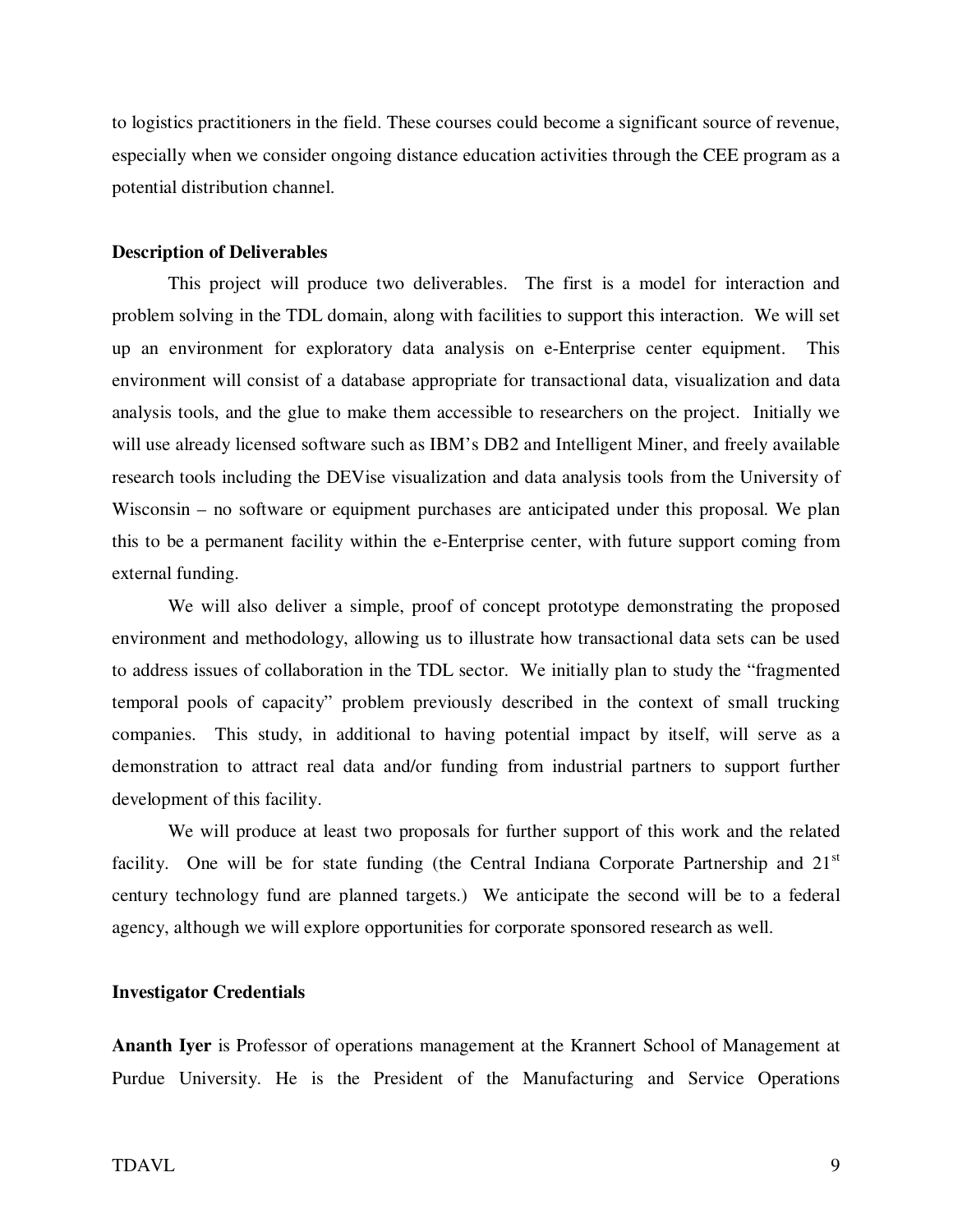Management Society, the largest society within INFORMS. . Professor Iyer received his PhD in Industrial and Systems Engineering from Georgia Tech, his Masters from Syracuse University and his undergraduate degree in Mechanical Engineering from IIT Bombay. He was named a University Faculty Scholar at Purdue University in 1999. Prior to his current position, Professor Iyer was on the faculty at the Graduate School of Business at the University of Chicago. Professor Iyer chaired the committee to define the ecommerce option at the Krannert School. His research interests are in the area of logistics and supply chain management including understanding the effects of information sharing, incentives, contractual agreements etc in improving the performance of logistics systems. He has served as associate editor of *Operations Research, Manufacturing and Service Operations Management* and *IIE Transactions*. He has over 20 publications in *Operations Research, Management Science, Networks, European Journal of Operations Research, Information Processing Letters, Discrete Applied Mathematics, etc*. He has over 35 presentations in National and International Conferences as well as in various universities around the world. He has taught in executive programs in the U.S, China, Germany, Hungary, Spain and Argentina. He has worked as a consultant to food brokerage companies, catalog companies, cable television companies and transportation companies. He has also done pro bono work for the Chicago Public School System and the department of Streets and Sanitation in the city of Chicago.

**Reha Uzsoy** is a Professor in the School of Industrial Engineering and Director of the Laboratory for Extended Enterprises at Purdue University. He holds BS degrees in Industrial Engineering and Mathematics and an MS in Industrial Engineering from Bogazici University, Istanbul, Turkey. He received his Ph.D. in 1990 from the University of Florida and joined the faculty of Purdue University the same year. His teaching and research interests are in production planning and scheduling, and supply chain management. Before coming to the US he worked as a production engineer with Arcelik AS, a major appliance manufacturer in Istanbul, Turkey. He has also worked as a visiting researcher at Intel Corporation and IC Delco. His research has been supported by the National Science Foundation, Intel Corporation, Hitachi Semiconductor, Harris Corporation and General Motors. He was named Outstanding Young Industrial Engineer in Education by the Institute of Industrial Engineers in 1997 and a University Faculty Fellow by Purdue University in 2001, and has received both the A.A.B. Pritsker Award for excellence in